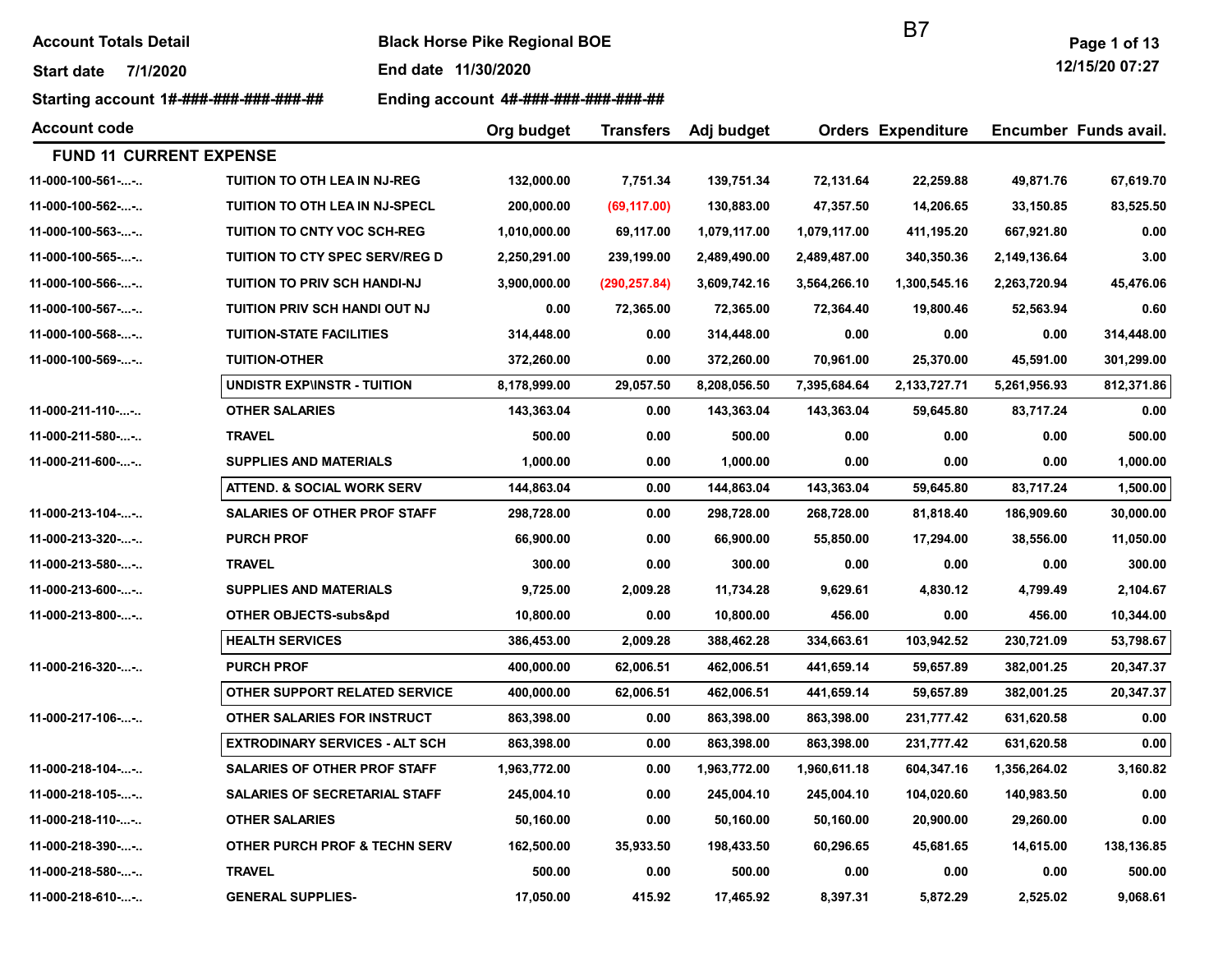Start date 7/1/2020 End date 11/30/2020

Starting account 1#-###-###-###-###-## Ending account 4#-###-###-###-###-##

| <b>Account code</b>            |                                       | Org budget   | <b>Transfers</b> | Adj budget   |              | <b>Orders Expenditure</b> |              | Encumber Funds avail. |
|--------------------------------|---------------------------------------|--------------|------------------|--------------|--------------|---------------------------|--------------|-----------------------|
| <b>FUND 11 CURRENT EXPENSE</b> |                                       |              |                  |              |              |                           |              |                       |
|                                | <b>OTHER SUPPORT SERV - REG</b>       | 2,438,986.10 | 36,349.42        | 2,475,335.52 | 2,324,469.24 | 780,821.70                | 1,543,647.54 | 150,866.28            |
| 11-000-219-104--               | <b>SALARIES OF OTHER PROF STAFF</b>   | 813,949.00   | 0.00             | 813,949.00   | 813,949.00   | 244,142.40                | 569,806.60   | 0.00                  |
| 11-000-219-105--               | <b>SALARIES OF SECRETARIAL STAFF</b>  | 161,318.16   | 0.00             | 161,318.16   | 161,318.16   | 67,215.90                 | 94,102.26    | 0.00                  |
| 11-000-219-320--               | <b>PURCH PROF</b>                     | 13,000.00    | 1,035.00         | 14,035.00    | 1,224.70     | 1,224.70                  | 0.00         | 12,810.30             |
| 11-000-219-592--               | <b>MISC PURCH SERV(400-500)NONRES</b> | 22,200.00    | 0.00             | 22,200.00    | 0.00         | 0.00                      | 0.00         | 22,200.00             |
| 11-000-219-600--               | <b>SUPPLIES AND MATERIALS</b>         | 35,500.00    | 0.00             | 35,500.00    | 26,130.59    | 25,430.00                 | 700.59       | 9,369.41              |
|                                | OTH SUPP SERV-STUDENTS-SPEC           | 1,045,967.16 | 1,035.00         | 1,047,002.16 | 1,002,622.45 | 338,013.00                | 664,609.45   | 44,379.71             |
| 11-000-221-102--               | <b>SALARIES OF SUPERVISORS INST</b>   | 1,436,622.20 | 0.00             | 1,436,622.20 | 1,436,622.20 | 529,769.20                | 906,853.00   | 0.00                  |
| 11-000-221-105--               | <b>SALARIES OF SECRETARIAL STAFF</b>  | 63,128.16    | 0.00             | 63,128.16    | 63,128.16    | 27,136.70                 | 35,991.46    | 0.00                  |
| 11-000-221-580--               | <b>TRAVEL</b>                         | 45,700.00    | 0.00             | 45,700.00    | 2,512.00     | 2,442.00                  | 70.00        | 43,188.00             |
| 11-000-221-600--               | <b>SUPPLIES AND MATERIALS</b>         | 7,600.00     | 0.00             | 7,600.00     | 497.46       | 249.60                    | 247.86       | 7,102.54              |
| 11-000-221-800--               | OTHER OBJECTS-subs&pd                 | 14,400.00    | 0.00             | 14,400.00    | 14,365.00    | 14,365.00                 | 0.00         | 35.00                 |
|                                | <b>IMPROV. OF INST. SERV.</b>         | 1,567,450.36 | 0.00             | 1,567,450.36 | 1,517,124.82 | 573,962.50                | 943,162.32   | 50,325.54             |
| 11-000-222-104--               | <b>SALARIES OF OTHER PROF STAFF</b>   | 245,088.00   | 0.00             | 245,088.00   | 245,088.00   | 65,016.93                 | 180,071.07   | 0.00                  |
| 11-000-222-105--               | SALARIES OF SECRETARIAL STAFF         | 59,723.84    | 0.00             | 59,723.84    | 59,723.84    | 19,849.60                 | 39,874.24    | 0.00                  |
| 11-000-222-106--               | OTHER SALARIES FOR INSTRUCT           | 304,943.18   | 0.00             | 304,943.18   | 304,943.18   | 128,247.20                | 176,695.98   | 0.00                  |
| 11-000-222-340--               | <b>PURCHASED TECHNICAL SERVICES</b>   | 435,000.00   | 513.31           | 435,513.31   | 200,512.22   | 197,046.26                | 3,465.96     | 235,001.09            |
| 11-000-222-500--               | <b>OTHER PURCHASED SERVICES</b>       | 122,041.00   | 2,814.53         | 124,855.53   | 105,337.50   | 70,123.41                 | 35,214.09    | 19,518.03             |
| 11-000-222-600--               | <b>SUPPLIES AND MATERIALS</b>         | 141,850.00   | (2,814.08)       | 139,035.92   | 72,102.16    | 61,235.41                 | 10,866.75    | 66,933.76             |
|                                | <b>EDUCA MEDIA SERV/SCHOOL LIBR</b>   | 1,308,646.02 | 513.76           | 1,309,159.78 | 987,706.90   | 541,518.81                | 446,188.09   | 321,452.88            |
| 11-000-223-104--               | <b>SALARIES OF OTHER PROF STAFF</b>   | 120,000.00   | 0.00             | 120,000.00   | 120,000.00   | 54,180.00                 | 65,820.00    | 0.00                  |
| 11-000-223-320--               | <b>PURCH PROF</b>                     | 36,000.00    | 0.00             | 36,000.00    | 0.00         | 0.00                      | 0.00         | 36,000.00             |
| 11-000-223-600--               | <b>SUPPLIES AND MATERIALS</b>         | 3,800.00     | 0.00             | 3,800.00     | 109.56       | 109.56                    | 0.00         | 3,690.44              |
|                                | <b>INSTRUCTIONAL STAFF TRAINING</b>   | 159,800.00   | 0.00             | 159,800.00   | 120,109.56   | 54,289.56                 | 65,820.00    | 39,690.44             |
| 11-000-230-104--               | <b>SALARIES OF OTHER PROF STAFF</b>   | 374,164.10   | 0.00             | 374,164.10   | 374,164.10   | 155,029.30                | 219,134.80   | 0.00                  |
| 11-000-230-105--               | <b>SALARIES OF SECRETARIAL STAFF</b>  | 193,307.20   | 0.00             | 193,307.20   | 193,307.20   | 82,628.00                 | 110,679.20   | 0.00                  |
| $11-000-230-331$               | <b>LEGAL SERVICES</b>                 | 150,000.00   | 7,368.50         | 157,368.50   | 99,381.88    | 49,077.07                 | 50,304.81    | 57,986.62             |
| 11-000-230-332--               | <b>AUDIT FEES</b>                     | 110,000.00   | 0.00             | 110,000.00   | 0.00         | 0.00                      | 0.00         | 110,000.00            |
| $11-000-230-334-$              | <b>ARCHITECTURAL/ENGINEERING</b>      | 175.000.00   | (5.000.00)       | 170.000.00   | 0.00         | 0.00                      | 0.00         | 170.000.00            |

Page 2 of 13 12/15/20 07:27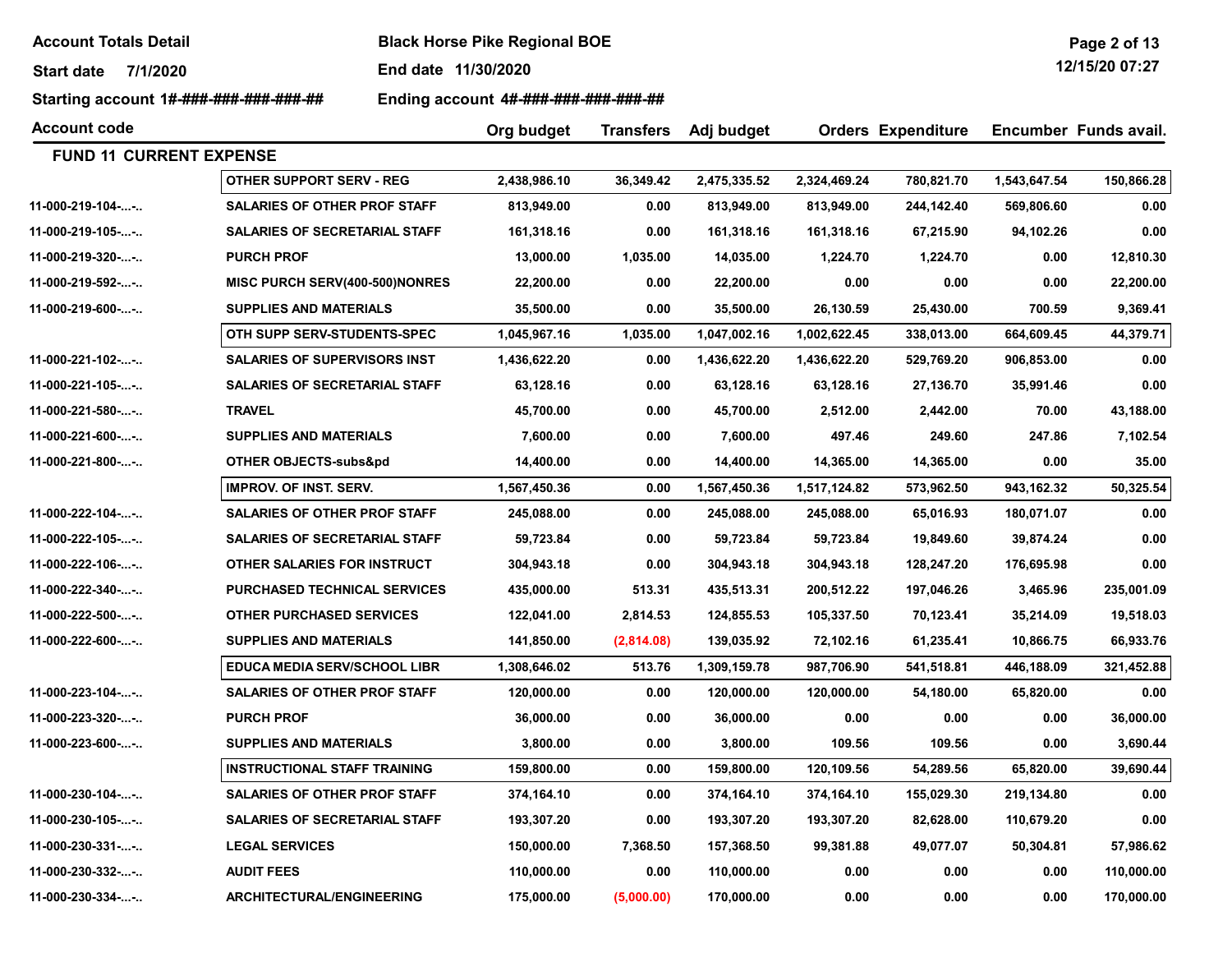Start date 7/1/2020 End date 11/30/2020

Starting account 1#-###-###-###-###-## Ending account 4#-###-###-###-###-###

| Page 3 of 13      |  |  |
|-------------------|--|--|
| $1011$ FIOD 07.07 |  |  |

12/15/20 07:27

| <b>Account code</b>            |                                        | Org budget   | <b>Transfers</b> | Adj budget   |              | <b>Orders Expenditure</b> |              | Encumber Funds avail. |
|--------------------------------|----------------------------------------|--------------|------------------|--------------|--------------|---------------------------|--------------|-----------------------|
| <b>FUND 11 CURRENT EXPENSE</b> |                                        |              |                  |              |              |                           |              |                       |
| 11-000-230-339--               | <b>OTHER PURCHASED PROF SERVICES</b>   | 35,000.00    | 4,554.20         | 39,554.20    | 6,306.20     | 6,306.20                  | 0.00         | 33,248.00             |
| 11-000-230-340--               | <b>PURCHASED TECHNICAL SERVICES</b>    | 35,000.00    | 0.00             | 35,000.00    | 4,240.00     | 4,240.00                  | 0.00         | 30,760.00             |
| 11-000-230-530--               | <b>COMMUNICATIONS/TELEPHONE</b>        | 111,850.00   | 12,068.49        | 123,918.49   | 63,082.94    | 26,976.84                 | 36.106.10    | 60,835.55             |
| 11-000-230-580--               | <b>TRAVEL</b>                          | 7,000.00     | 0.00             | 7,000.00     | 1,598.00     | 1,116.38                  | 481.62       | 5,402.00              |
| 11-000-230-585--               | <b>BOE TRAVEL</b>                      | 2,000.00     | 0.00             | 2,000.00     | 0.00         | 0.00                      | 0.00         | 2,000.00              |
| 11-000-230-590--               | <b>OTHER PURCHASED SERVICES</b>        | 208,000.00   | 838.24           | 208,838.24   | 193,111.52   | 165,047.52                | 28,064.00    | 15,726.72             |
| 11-000-230-600--               | <b>SUPPLIES AND MATERIALS</b>          | 9,000.00     | 0.00             | 9,000.00     | 2,557.46     | 2,169.18                  | 388.28       | 6,442.54              |
| 11-000-230-610--               | <b>GENERAL SUPPLIES-</b>               | 3,300.00     | 0.00             | 3,300.00     | 0.00         | 0.00                      | 0.00         | 3,300.00              |
| 11-000-230-820--               | <b>JUDGMNTS AGAINST SCHOOL DISTR</b>   | 125,000.00   | 5,000.00         | 130,000.00   | 5,000.00     | 5,000.00                  | 0.00         | 125,000.00            |
| 11-000-230-890--               | <b>MISCELLANEOUS EXPENDITURES</b>      | 16,500.00    | 0.00             | 16,500.00    | 9,223.05     | 8,136.22                  | 1,086.83     | 7,276.95              |
| 11-000-230-895--               | <b>BOE MEMBERSHIP DUES &amp; FEES</b>  | 33,000.00    | 0.00             | 33,000.00    | 27,562.70    | 27,562.70                 | 0.00         | 5,437.30              |
|                                | SUPP SERV-GEN ADMINISTRATION           | 1,588,121.30 | 24,829.43        | 1,612,950.73 | 979,535.05   | 533,289.41                | 446,245.64   | 633,415.68            |
| 11-000-240-103--               | <b>SALARIES OF PRINCIPALS&amp;VICE</b> | 1,877,464.70 | 0.00             | 1,877,464.70 | 1,877,464.70 | 833,459.19                | 1,044,005.51 | 0.00                  |
| 11-000-240-105--               | <b>SALARIES OF SECRETARIAL STAFF</b>   | 969,879.60   | 0.00             | 969,879.60   | 969,879.60   | 397,299.70                | 572,579.90   | 0.00                  |
| 11-000-240-440--               | <b>RENTALS</b>                         | 4,000.00     | 0.00             | 4,000.00     | 0.00         | 0.00                      | 0.00         | 4,000.00              |
| 11-000-240-500--               | <b>OTHER PURCHASED SERVICES</b>        | 4,650.00     | 0.00             | 4,650.00     | 1,929.98     | 1,929.98                  | 0.00         | 2,720.02              |
| 11-000-240-580--               | <b>TRAVEL</b>                          | 10,850.00    | 200.00           | 11,050.00    | 1,175.00     | 1,175.00                  | 0.00         | 9,875.00              |
| 11-000-240-600--               | <b>SUPPLIES AND MATERIALS</b>          | 127,430.00   | 11,998.23        | 139,428.23   | 44,106.67    | 33,070.88                 | 11,035.79    | 95,321.56             |
| 11-000-240-800--               | OTHER OBJECTS-subs&pd                  | 36,660.00    | 4,393.81         | 41,053.81    | 23,620.08    | 23,620.08                 | 0.00         | 17,433.73             |
|                                | <b>SUPP SERV-SCHOOL ADMINISTR</b>      | 3,030,934.30 | 16,592.04        | 3,047,526.34 | 2,918,176.03 | 1,290,554.83              | 1,627,621.20 | 129,350.31            |
| 11-000-251-100--               | <b>SALARIES</b>                        | 559,493.20   | 0.00             | 559,493.20   | 559,493.20   | 233,720.81                | 325,772.39   | 0.00                  |
| 11-000-251-330--               | <b>OTHER PURCH PROF SERVICES</b>       | 0.00         | 2,000.00         | 2,000.00     | 2,000.00     | 0.00                      | 2,000.00     | 0.00                  |
| 11-000-251-340--               | <b>PURCHASED TECHNICAL SERVICES</b>    | 53,000.00    | (2,000.00)       | 51,000.00    | 16,739.00    | 11,926.42                 | 4,812.58     | 34,261.00             |
| 11-000-251-440--               | <b>RENTALS</b>                         | 3,100.00     | 0.00             | 3,100.00     | 0.00         | 0.00                      | 0.00         | 3,100.00              |
| 11-000-251-592--               | MISC PURCH SERV(400-500)NONRES         | 2,500.00     | 0.00             | 2,500.00     | 734.72       | 734.72                    | 0.00         | 1,765.28              |
| 11-000-251-600--               | <b>SUPPLIES AND MATERIALS</b>          | 13,000.00    | 51.85            | 13,051.85    | 1,854.13     | 851.85                    | 1,002.28     | 11,197.72             |
| 11-000-251-890--               | <b>MISCELLANEOUS EXPENDITURES</b>      | 3,500.00     | 0.00             | 3,500.00     | 2,131.00     | 2,131.00                  | 0.00         | 1,369.00              |
|                                | <b>BUSINESS OFFICE OPERATIONS</b>      | 634,593.20   | 51.85            | 634,645.05   | 582,952.05   | 249,364.80                | 333,587.25   | 51,693.00             |
| 11-000-252-110--               | <b>OTHER SALARIES</b>                  | 271,872.20   | 0.08             | 271,872.28   | 271,872.28   | 100,780.10                | 171,092.18   | 0.00                  |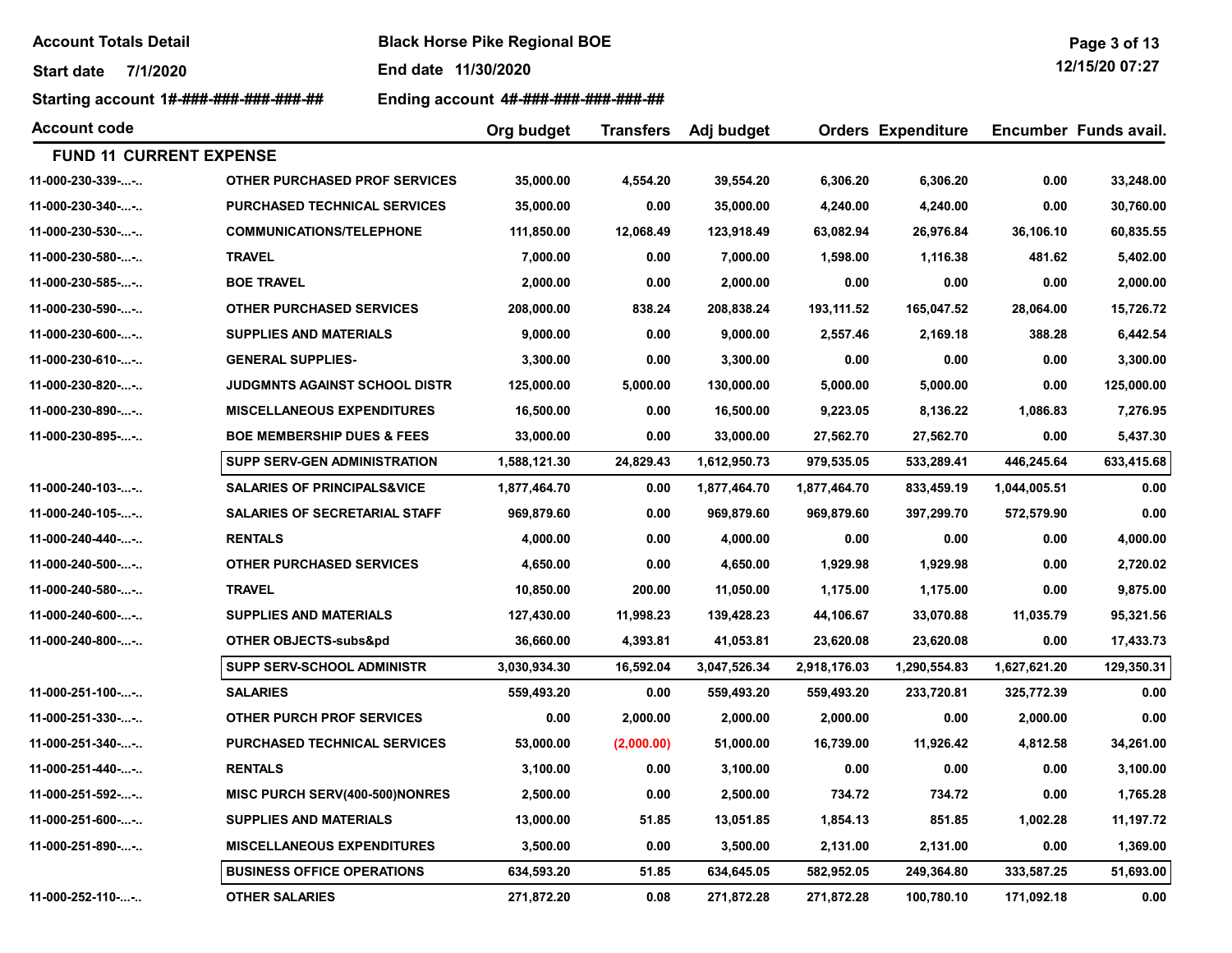Start date 7/1/2020 End date 11/30/2020

Starting account 1#-###-###-###-###-## Ending account 4#-###-###-###-###-###

| <b>Account code</b>            |                                          | Org budget   | <b>Transfers</b> | Adj budget   | <b>Orders Expenditure</b> |              |              | Encumber Funds avail. |
|--------------------------------|------------------------------------------|--------------|------------------|--------------|---------------------------|--------------|--------------|-----------------------|
| <b>FUND 11 CURRENT EXPENSE</b> |                                          |              |                  |              |                           |              |              |                       |
| 11-000-252-580--               | <b>TRAVEL</b>                            | 1,500.00     | 0.00             | 1,500.00     | 0.00                      | 0.00         | 0.00         | 1,500.00              |
| 11-000-252-890--               | <b>MISCELLANEOUS EXPENDITURES</b>        | 13,000.00    | 513.76           | 13,513.76    | 2,521.83                  | 2,493.27     | 28.56        | 10,991.93             |
|                                | <b>DISTRICT TECHNOLOGY</b>               | 286,372.20   | 513.84           | 286,886.04   | 274,394.11                | 103,273.37   | 171,120.74   | 12,491.93             |
| 11-000-261-100--               | <b>SALARIES</b>                          | 642,934.30   | 0.00             | 642,934.30   | 642,934.30                | 274,336.08   | 368,598.22   | 0.00                  |
| 11-000-261-420--               | <b>CLEANING, REPAIR &amp; MAINT SERV</b> | 164,000.00   | 124,813.33       | 288,813.33   | 202,277.16                | 106,140.26   | 96,136.90    | 86,536.17             |
| 11-000-261-610--               | <b>GENERAL SUPPLIES-</b>                 | 355,000.00   | 7,140.05         | 362,140.05   | 153,265.87                | 136,294.51   | 16,971.36    | 208,874.18            |
|                                | ALLOW. MAINT FOR SCHOOL FACIL            | 1,161,934.30 | 131,953.38       | 1,293,887.68 | 998,477.33                | 516,770.85   | 481,706.48   | 295,410.35            |
| 11-000-262-100--               | <b>SALARIES</b>                          | 1,357,349.70 | 0.00             | 1,357,349.70 | 1,338,595.22              | 496,677.21   | 841,918.01   | 18,754.48             |
| 11-000-262-102--               | <b>SALARIES OF SUPERVISORS INST</b>      | 500,407.30   | 0.00             | 500,407.30   | 500,407.30                | 208,503.10   | 291,904.20   | 0.00                  |
| 11-000-262-105--               | <b>SALARIES OF SECRETARIAL STAFF</b>     | 64,228.10    | 0.00             | 64,228.10    | 64,228.10                 | 26,761.70    | 37,466.40    | 0.00                  |
| 11-000-262-300--               | <b>PURCH PROF &amp; TECHN SERVICES</b>   | 155,000.00   | 0.00             | 155,000.00   | 70,788.40                 | 57,213.12    | 13,575.28    | 84,211.60             |
| 11-000-262-420--               | CLEANING, REPAIR & MAINT SERV            | 168,450.00   | 1,060.57         | 169,510.57   | 74,713.39                 | 37,948.10    | 36,765.29    | 94,797.18             |
| 11-000-262-444--               | LeasepurchasepaymentsESIP                | 128,000.00   | 0.00             | 128,000.00   | 115,266.25                | 115,266.25   | 0.00         | 12,733.75             |
| 11-000-262-490--               | OTHER PURCH PROPERTY SERV                | 247,450.00   | 6,587.19         | 254,037.19   | 128,968.59                | 68,677.38    | 60,291.21    | 125,068.60            |
| 11-000-262-520--               | <b>INSURANCE</b>                         | 565,000.00   | 0.00             | 565,000.00   | 494,988.55                | 284,643.55   | 210,345.00   | 70,011.45             |
| 11-000-262-590--               | <b>OTHER PURCHASED SERVICES</b>          | 13,500.00    | 100.00           | 13,600.00    | 8,467.99                  | 6,667.99     | 1,800.00     | 5,132.01              |
| 11-000-262-610--               | <b>GENERAL SUPPLIES-</b>                 | 164,500.00   | (6,760.27)       | 157,739.73   | 54,069.65                 | 49,410.22    | 4,659.43     | 103,670.08            |
| 11-000-262-620--               | <b>ENERGY (HEAT &amp; ELECTRICITY)</b>   | 15,000.00    | 0.00             | 15,000.00    | 0.00                      | 0.00         | 0.00         | 15,000.00             |
| 11-000-262-621--               | <b>ENERGY - NATURAL GAS</b>              | 507,000.00   | 52,010.28        | 559,010.28   | 353,000.00                | 18,393.14    | 334,606.86   | 206,010.28            |
| 11-000-262-622--               | <b>ENERGY - ELECTRICITY</b>              | 1,148,000.00 | 32,376.66        | 1,180,376.66 | 865,000.00                | 369,225.15   | 495,774.85   | 315,376.66            |
| 11-000-262-623--               | <b>TIMBER CREEK - WATER</b>              | 144,000.00   | 9,910.24         | 153,910.24   | 91,500.00                 | 52,728.11    | 38,771.89    | 62,410.24             |
| 11-000-262-624--               | <b>ENERGY - OIL</b>                      | 7,500.00     | 0.00             | 7,500.00     | 0.00                      | 0.00         | 0.00         | 7,500.00              |
|                                | OTHER OPER. & MAINT. OF PLANT            | 5,185,385.10 | 95,284.67        | 5,280,669.77 | 4,159,993.44              | 1,792,115.02 | 2,367,878.42 | 1,120,676.33          |
| 11-000-263-100--               | <b>SALARIES</b>                          | 456,446.10   | 0.00             | 456,446.10   | 456,446.10                | 165,791.43   | 290,654.67   | 0.00                  |
| 11-000-263-300--               | <b>PURCH PROF &amp; TECHN SERVICES</b>   | 40,500.00    | 0.00             | 40,500.00    | 39,975.00                 | 33,575.00    | 6,400.00     | 525.00                |
| 11-000-263-420--               | <b>CLEANING, REPAIR &amp; MAINT SERV</b> | 57,500.00    | 12,223.28        | 69,723.28    | 48,747.53                 | 43,957.13    | 4,790.40     | 20,975.75             |
| 11-000-263-610--               | <b>GENERAL SUPPLIES-</b>                 | 144,500.00   | 2,698.02         | 147,198.02   | 40,903.74                 | 35,956.48    | 4,947.26     | 106,294.28            |
| 11-000-263-800--               | OTHER OBJECTS-subs&pd                    | 0.00         | 7,000.00         | 7,000.00     | 7,000.00                  | 7,000.00     | 0.00         | 0.00                  |
|                                | <b>CARE AND UPKEEP OF GROUNDS</b>        | 698,946.10   | 21,921.30        | 720,867.40   | 593,072.37                | 286,280.04   | 306,792.33   | 127,795.03            |

Page 4 of 13 12/15/20 07:27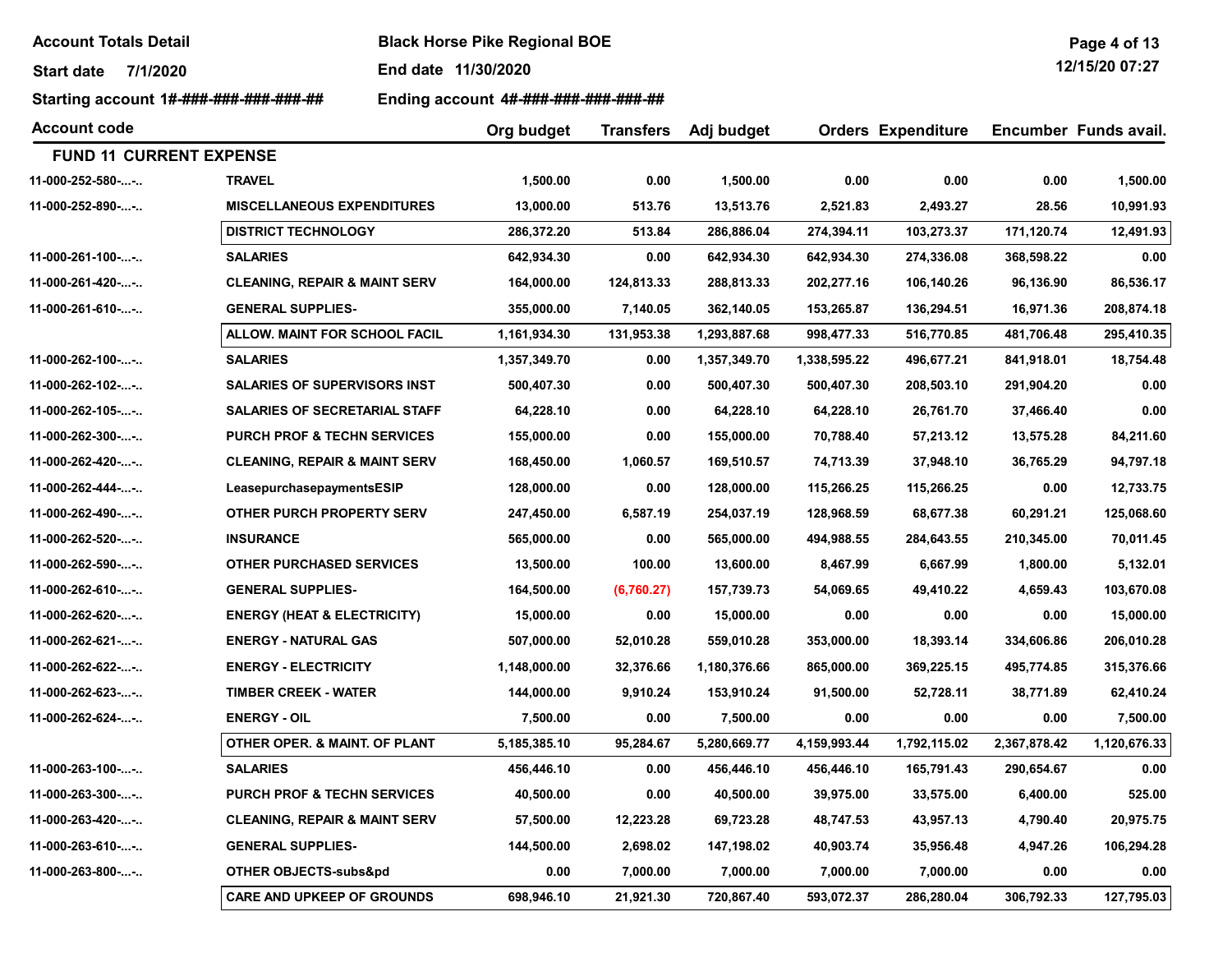Start date 7/1/2020 End date 11/30/2020

Starting account 1#-###-###-###-###-## Ending account 4#-###-###-###-###-###

| Page 5 of 13      |  |  |
|-------------------|--|--|
| $1011$ FIAA AT AT |  |  |

12/15/20 07:27

| <b>Account code</b>            |                                           | Org budget    | <b>Transfers</b> | Adj budget    |               | <b>Orders Expenditure</b> |              | Encumber Funds avail. |
|--------------------------------|-------------------------------------------|---------------|------------------|---------------|---------------|---------------------------|--------------|-----------------------|
| <b>FUND 11 CURRENT EXPENSE</b> |                                           |               |                  |               |               |                           |              |                       |
| 11-000-266-100--               | <b>SALARIES</b>                           | 117,000.00    | 0.00             | 117,000.00    | 117,000.00    | 21,615.00                 | 95,385.00    | 0.00                  |
| 11-000-266-300--               | <b>PURCH PROF &amp; TECHN SERVICES</b>    | 660,000.00    | 0.00             | 660,000.00    | 553,171.60    | 241,786.10                | 311,385.50   | 106,828.40            |
| 11-000-266-420--               | <b>CLEANING, REPAIR &amp; MAINT SERV</b>  | 8,500.00      | 0.00             | 8,500.00      | 720.75        | 468.75                    | 252.00       | 7,779.25              |
| 11-000-266-610--               | <b>GENERAL SUPPLIES-</b>                  | 32,500.00     | 0.00             | 32,500.00     | 17,701.45     | 17,701.45                 | 0.00         | 14,798.55             |
|                                | <b>SECURITY</b>                           | 818,000.00    | 0.00             | 818,000.00    | 688,593.80    | 281,571.30                | 407,022.50   | 129,406.20            |
| 11-000-270-107--               | <b>SALARIES - TRANS AIDES</b>             | 40,000.00     | 0.00             | 40,000.00     | 40,000.00     | 9,378.95                  | 30,621.05    | 0.00                  |
| 11-000-270-161--               | SAL FOR TRANSP - SPEC ED                  | 99,761.00     | 0.00             | 99,761.00     | 99,761.00     | 41,797.52                 | 57,963.48    | 0.00                  |
| 11-000-270-420--               | <b>CLEANING, REPAIR &amp; MAINT SERV</b>  | 20,000.00     | (3,636.61)       | 16,363.39     | 8,046.27      | 8,046.27                  | 0.00         | 8,317.12              |
| 11-000-270-443--               | <b>LEASE PURCHASE PAYMENTS</b>            | 0.00          | 25,172.04        | 25,172.04     | 25,172.04     | 25,172.04                 | 0.00         | 0.00                  |
| 11-000-270-503--               | AID IN LIEU - NONPUBLIC                   | 100,000.00    | 0.00             | 100,000.00    | 177.60        | 177.60                    | 0.00         | 99,822.40             |
| 11-000-270-505--               | Choice students aide in lieu              | 70,000.00     | 346.88           | 70,346.88     | 346.88        | 346.88                    | 0.00         | 70,000.00             |
| 11-000-270-512--               | <b>CONTR SERV-OTH HOME&amp;SCH-VENDOR</b> | 403,220.00    | 4,394.24         | 407,614.24    | 234,999.00    | 36,999.00                 | 198,000.00   | 172,615.24            |
| $11-000-270-513-$ -            | <b>CONTR SERV-HOME&amp;SCH-JOINT AGRE</b> | 1,900,000.00  | (135,087.30)     | 1,764,912.70  | 1,200,000.00  | 375,482.42                | 824,517.58   | 564,912.70            |
| 11-000-270-514--               | <b>CONTR SERV-SPEC ED-VENDORS</b>         | 8,000.00      | 0.00             | 8,000.00      | 0.00          | 0.00                      | 0.00         | 8,000.00              |
| 11-000-270-515--               | <b>CONTR SERV-SPEC ED-JOINT AGREE</b>     | 1,800,000.00  | 39,372.42        | 1,839,372.42  | 1,174,083.33  | 254,598.67                | 919,484.66   | 665,289.09            |
| 11-000-270-517--               | <b>CONTR SERV (REG)-ESC &amp; CTSA</b>    | 566,000.00    | 0.00             | 566,000.00    | 566,000.00    | 132,000.00                | 434,000.00   | 0.00                  |
| 11-000-270-593--               | <b>MISC PURCH SERV-TRANSPORTATION</b>     | 25,000.00     | (21,000.00)      | 4,000.00      | 4,000.00      | 4,000.00                  | 0.00         | 0.00                  |
| 11-000-270-600--               | <b>SUPPLIES AND MATERIALS</b>             | 1,000.00      | (245.00)         | 755.00        | 0.00          | 0.00                      | 0.00         | 755.00                |
| 11-000-270-800--               | OTHER OBJECTS-subs&pd                     | 0.00          | 245.00           | 245.00        | 78.75         | 78.75                     | 0.00         | 166.25                |
|                                | <b>TRANSPORTATION</b>                     | 5,032,981.00  | (90, 438.33)     | 4,942,542.67  | 3,352,664.87  | 888,078.10                | 2,464,586.77 | 1,589,877.80          |
| 11-000-291-220--               | fica/benefits                             | 875,000.00    | 0.00             | 875,000.00    | 775,000.00    | 286,665.57                | 488,334.43   | 100,000.00            |
| 11-000-291-230--               | <b>P.E.R.S CONTRIBUTIONS</b>              | 990,000.00    | 0.00             | 990,000.00    | 0.00          | 0.00                      | 0.00         | 990,000.00            |
| 11-000-291-260--               | <b>WORKER'S COMPENSATION</b>              | 500,000.00    | 111,287.42       | 611,287.42    | 611,238.26    | 312,839.76                | 298,398.50   | 49.16                 |
| 11-000-291-270--               | <b>HEALTH BENEFITS</b>                    | 10,222,000.00 | (138, 768.00)    | 10,083,232.00 | 8,771,254.94  | 3,601,889.10              | 5,169,365.84 | 1,311,977.06          |
| 11-000-291-280--               | <b>TUIT REIMB/MEN</b>                     | 96,000.00     | 16,000.00        | 112,000.00    | 88,589.43     | 72,589.43                 | 16,000.00    | 23,410.57             |
| 11-000-291-290--               | OTHER EMPLOYEE BENEFITS WAIVER            | 196,000.00    | 94,804.36        | 290,804.36    | 283,904.93    | 41,586.86                 | 242,318.07   | 6,899.43              |
| 11-000-291-299--               | unused sick payto term/retired            | 150,000.00    | 150,000.00       | 300,000.00    | 300,000.00    | 0.00                      | 300,000.00   | 0.00                  |
|                                | <b>UNDISTRIBUTED EXP - BENEFITS</b>       | 13,029,000.00 | 233,323.78       | 13,262,323.78 | 10,829,987.56 | 4,315,570.72              | 6,514,416.84 | 2,432,336.22          |
| 11-000-310-930--               | <b>FUND TRANSFERS</b>                     | 136,000.00    | 0.00             | 136,000.00    | 0.00          | 0.00                      | 0.00         | 136,000.00            |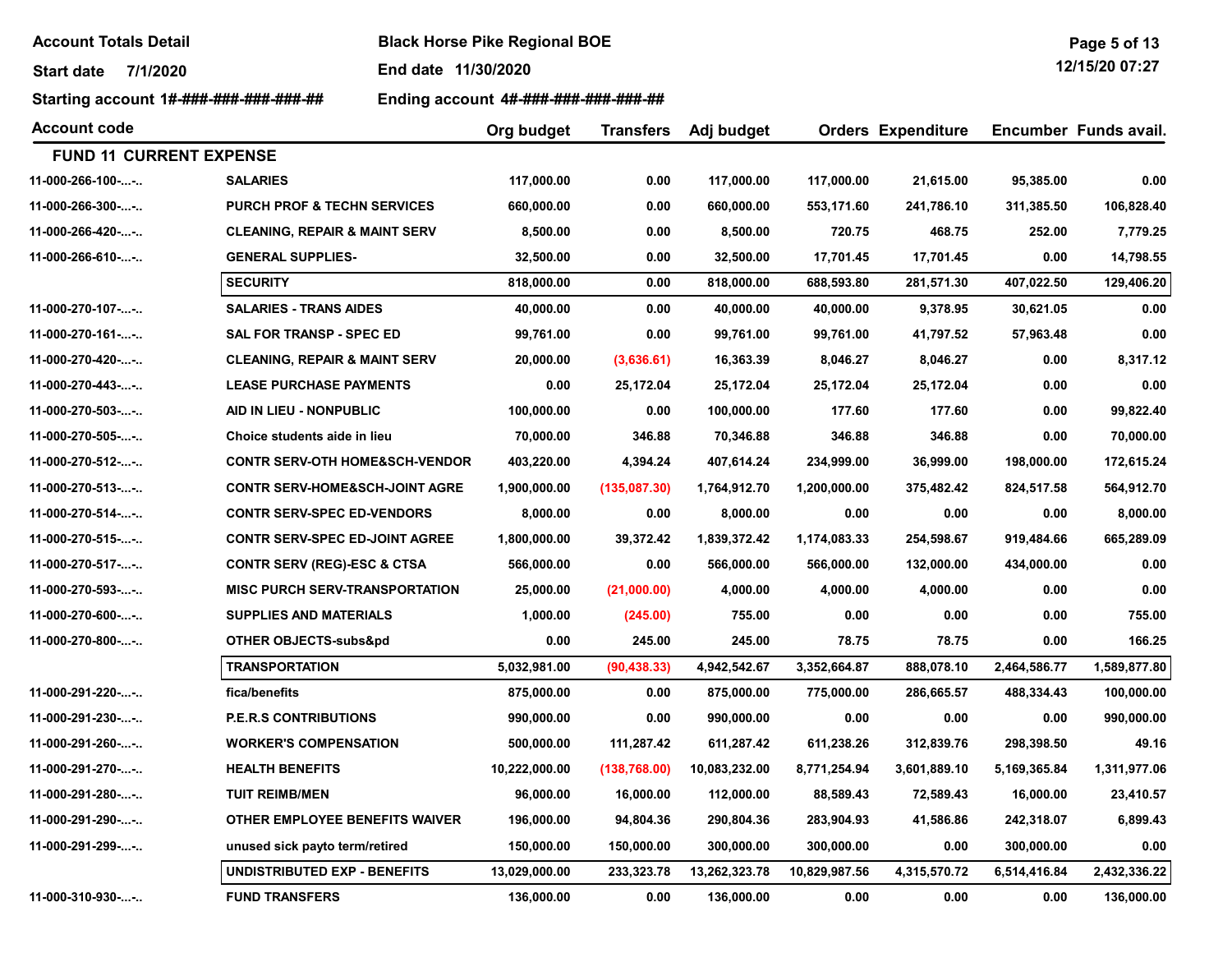Start date 7/1/2020 End date 11/30/2020

Starting account 1#-###-###-###-###-## Finding account 4#-###-###-###-###-###-##

Account code Adj budget Orders Expenditure Encumber Funds avail. Org budget Transfers FUND 11 CURRENT EXPENSE FOOD SERVICE 136,000.00 0.00 136,000.00 0.00 0.00 0.00 136,000.00 11-140-100-101-...-.. SALARIES 16,850,150.00 0.00 16,850,150.00 16,836,454.30 4,887,868.70 11,948,585.60 13,695.70 REGULAR INSTRUCTION SALARIES 16,850,150.00 0.00 16,850,150.00 16,836,454.30 4,887,868.70 11,948,585.60 13,695.70 11-150-100-101-...-.. SALARIES 250,000.00 0.00 250,000.00 250,000.00 18,708.75 231,291.25 0.00 11-150-100-320-...-.. PURCH PROF 30,450.00 104,730.00 135,180.00 115,450.00 33,270.00 82,180.00 19,730.00 11-150-100-322-...-.. BEDSIDE INST NON-SPECIAL ED 20,000.00 6,600.00 26,600.00 10,729.44 10,729.44 0.00 15,870.56 HOMEBOUND INSTRUCTION 300,450.00 111,330.00 411,780.00 376,179.44 62,708.19 313,471.25 35,600.56 11-190-100-320-...-.. PURCH PROF 700,000.00 262,585.94 962,585.94 700,000.00 43,472.35 656,527.65 262,585.94 11-190-100-340-...-.. PURCHASED TECHNICAL SERVICES 35,000.00 0.00 35,000.00 4,800.00 4,800.00 0.00 30,200.00 11-190-100-420-...-.. CLEANING, REPAIR & MAINT SERV 3,000.00 0.00 3,000.00 0.00 0.00 0.00 3,000.00 11-190-100-440-...-.. RENTALS 179,900.00 (3,600.00) 176,300.00 112,498.95 33,594.67 78,904.28 63,801.05 11-190-100-580-...-.. TRAVEL 3,000.00 0.00 3,000.00 0.00 0.00 0.00 3,000.00 11-190-100-610-...-.. GENERAL SUPPLIES- 1,113,673.40 76,613.27 1,190,286.67 614,004.74 338,825.54 275,179.20 576,281.93 11-190-100-640-...-.. TEXTBOOKS 300,656.57 18,031.78 318,688.35 208,983.28 195,409.08 13,574.20 109,705.07 REGULAR PROGRAMS INSTRUCTION 2,335,229.97 353,630.99 2,688,860.96 1,640,286.97 616,101.64 1,024,185.33 1,048,573.99 11-209-100-101-...-.. SALARIES 305,915.20 0.00 305,915.20 305,915.20 95,431.49 210,483.71 0.00 11-209-100-106-...-.. OTHER SALARIES FOR INSTRUCT 140,764.00 0.00 140,764.00 140,764.00 43,726.12 97,037.88 0.00 11-209-100-610-...-.. GENERAL SUPPLIES- 32,130.00 8,008.92 40,138.92 8,546.67 8,471.07 75.60 31,592.25 11-209-100-640-...-.. TEXTBOOKS 9,900.00 (6,950.00) 2,950.00 2,950.00 2,950.00 0.00 0.00 SPECIAL ED - BD PROGRAMS 488,709.20 1,058.92 489,768.12 458,175.87 150,578.68 307,597.19 31,592.25 11-212-100-101-...-.. SALARIES 763,466.60 0.00 763,466.60 763,466.60 223,687.20 539,779.40 0.00 11-212-100-106-...-.. OTHER SALARIES FOR INSTRUCT 305,004.00 0.00 305,004.00 305,004.00 81,075.15 223,928.85 0.00 11-212-100-610-...-.. GENERAL SUPPLIES- 46,300.00 53,764.61 100,064.61 68,164.48 19,759.99 48,404.49 31,900.13 SPECIAL ED - MD PROGRAMS 1,114,770.60 53,764.61 1,168,535.21 1,136,635.08 324,522.34 812,112.74 31,900.13 11-213-100-101-...-.. SALARIES 3,252,613.20 0.00 3,252,613.20 3,252,613.20 956,245.30 2,296,367.90 0.00 11-213-100-106-...-.. OTHER SALARIES FOR INSTRUCT 386,579.00 0.00 386,579.00 386,579.00 135,708.54 250,870.46 0.00 11-213-100-610-...-.. GENERAL SUPPLIES- 53,601.00 8,008.92 61,609.92 19,339.43 17,599.34 1,740.09 42,270.49 11-213-100-640-...-.. TEXTBOOKS 6,000.00 (6,000.00) 0.00 0.00 0.00 0.00 0.00 SPECIAL ED - RESOURCE PROGRAMS 3,698,793.20 2,008.92 3,700,802.12 3,658,531.63 1,109,553.18 2,548,978.45 42,270.49

Page 6 of 13 12/15/20 07:27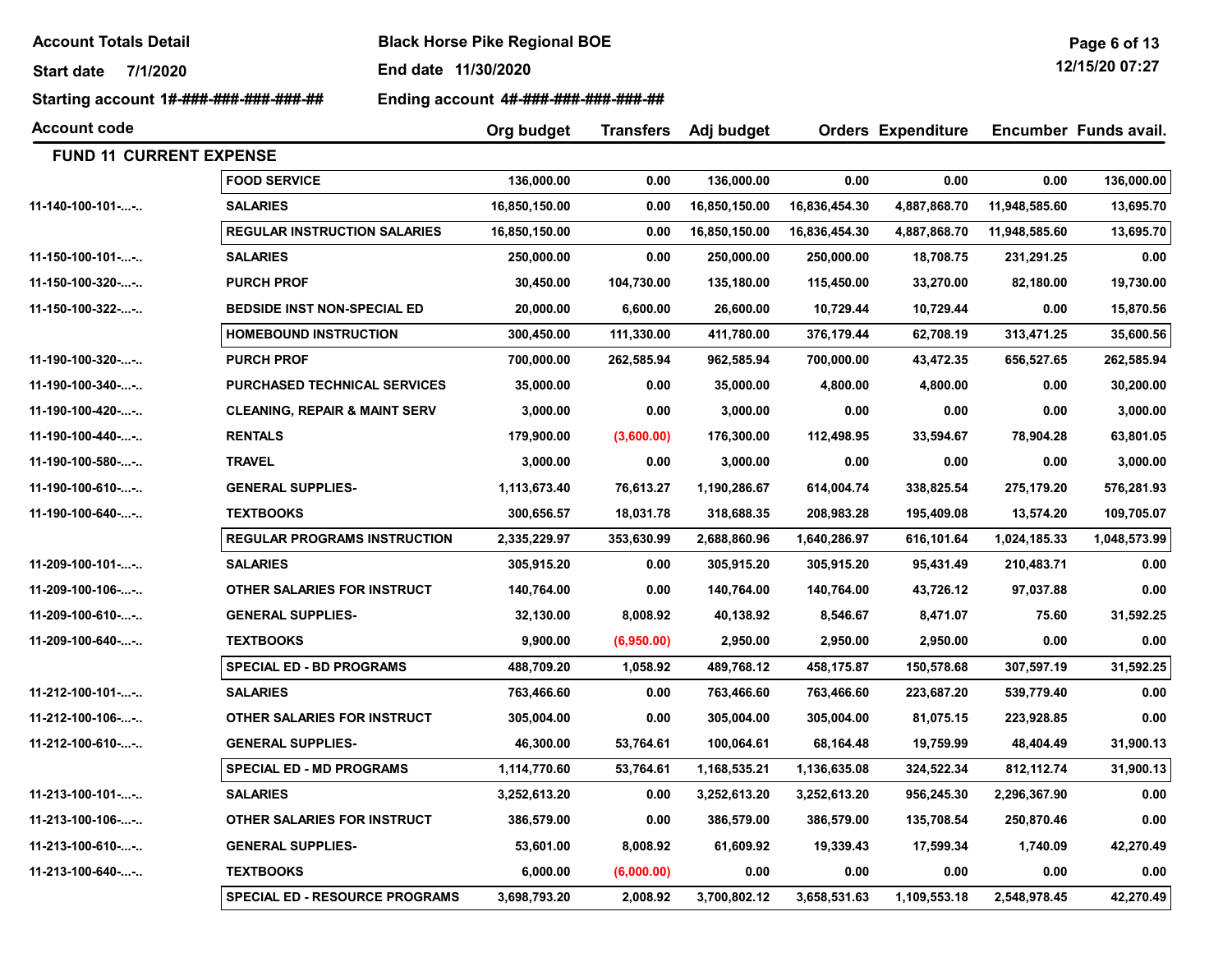Start date 7/1/2020 End date 11/30/2020

Starting account 1#-###-###-###-###-### Ending account 4#-###-###-###-###-###

| <b>Account code</b>            |                                          | Org budget    | <b>Transfers</b> | Adj budget    |               | <b>Orders Expenditure</b> |               | Encumber Funds avail. |
|--------------------------------|------------------------------------------|---------------|------------------|---------------|---------------|---------------------------|---------------|-----------------------|
| <b>FUND 11 CURRENT EXPENSE</b> |                                          |               |                  |               |               |                           |               |                       |
| 11-230-100-101--               | <b>SALARIES</b>                          | 484,695.00    | 0.00             | 484,695.00    | 484,695.00    | 145,610.10                | 339,084.90    | 0.00                  |
| 11-230-100-610--               | <b>GENERAL SUPPLIES-</b>                 | 9,000.00      | 0.00             | 9,000.00      | 1,262.41      | 1,032.96                  | 229.45        | 7,737.59              |
| 11-230-100-640--               | <b>TEXTBOOKS</b>                         | 7,125.00      | 0.00             | 7,125.00      | 5,658.89      | 2,820.55                  | 2,838.34      | 1,466.11              |
|                                | <b>LOCAL BASIC SKILLS PROGRAMS</b>       | 500,820.00    | 0.00             | 500,820.00    | 491,616.30    | 149,463.61                | 342,152.69    | 9,203.70              |
| 11-240-100-101--               | <b>SALARIES</b>                          | 129,028.00    | 0.00             | 129,028.00    | 129,028.00    | 38,708.40                 | 90,319.60     | 0.00                  |
| 11-240-100-610--               | <b>GENERAL SUPPLIES-</b>                 | 2,500.00      | 2,349.96         | 4,849.96      | 1,746.83      | 1,746.83                  | 0.00          | 3,103.13              |
|                                | <b>BILINGUAL EDUCATION PROGRAMS</b>      | 131,528.00    | 2,349.96         | 133,877.96    | 130,774.83    | 40,455.23                 | 90,319.60     | 3,103.13              |
| 11-401-100-100--               | <b>SALARIES</b>                          | 455,000.00    | 0.00             | 455,000.00    | 455,000.00    | 150,822.16                | 304,177.84    | 0.00                  |
| 11-401-100-500--               | <b>OTHER PURCHASED SERVICES</b>          | 74,350.00     | 2,530.15         | 76,880.15     | 14,152.96     | 4,244.46                  | 9,908.50      | 62,727.19             |
| 11-401-100-600--               | <b>SUPPLIES AND MATERIALS</b>            | 84,043.75     | 376.60           | 84,420.35     | 6,366.33      | 2,341.64                  | 4,024.69      | 78,054.02             |
| 11-401-100-890--               | <b>MISCELLANEOUS EXPENDITURES</b>        | 26,900.00     | 533.50           | 27,433.50     | 4,480.43      | 4,480.43                  | 0.00          | 22,953.07             |
|                                | <b>CO-CURRICULAR PROGRAMS</b>            | 640,293.75    | 3,440.25         | 643,734.00    | 479,999.72    | 161,888.69                | 318,111.03    | 163,734.28            |
| $11-402-100-100-$              | <b>SALARIES</b>                          | 1,224,302.00  | 0.00             | 1,224,302.00  | 1,224,302.00  | 436,829.60                | 787,472.40    | 0.00                  |
| 11-402-100-110--               | <b>OTHER SALARIES</b>                    | 53,578.00     | 0.00             | 53,578.00     | 53,578.00     | 3,371.60                  | 50,206.40     | 0.00                  |
| 11-402-100-420--               | <b>CLEANING, REPAIR &amp; MAINT SERV</b> | 93,900.00     | 203.65           | 94,103.65     | 52,843.13     | 47,137.48                 | 5,705.65      | 41,260.52             |
| 11-402-100-440--               | <b>RENTALS</b>                           | 34,500.00     | 0.00             | 34,500.00     | 0.00          | 0.00                      | 0.00          | 34,500.00             |
| 11-402-100-500--               | <b>OTHER PURCHASED SERVICES</b>          | 52,640.00     | 2,600.00         | 55,240.00     | 41,725.00     | 4,960.00                  | 36,765.00     | 13,515.00             |
| 11-402-100-580--               | <b>TRAVEL</b>                            | 3,600.00      | 0.00             | 3,600.00      | 0.00          | 0.00                      | 0.00          | 3,600.00              |
| 11-402-100-590--               | <b>OTHER PURCHASED SERVICES</b>          | 139,879.00    | 128.00           | 140,007.00    | 29,174.00     | 26,928.00                 | 2,246.00      | 110,833.00            |
| 11-402-100-600--               | <b>SUPPLIES AND MATERIALS</b>            | 198,500.00    | 9,632.19         | 208,132.19    | 171,945.33    | 86,434.41                 | 85,510.92     | 36,186.86             |
| 11-402-100-800--               | OTHER OBJECTS-subs&pd                    | 81,825.00     | 140.00           | 81,965.00     | 25,443.98     | 23,215.22                 | 2,228.76      | 56,521.02             |
|                                | <b>ATHLETICS PROGRAMS</b>                | 1,882,724.00  | 12,703.84        | 1,895,427.84  | 1,599,011.44  | 628,876.31                | 970,135.13    | 296,416.40            |
| 11-403-100-100--               | <b>SALARIES</b>                          | 243,864.00    | 0.00             | 243,864.00    | 243,864.00    | 73,159.20                 | 170,704.80    | 0.00                  |
| 11-403-100-390--               | <b>OTHER PURCH PROF &amp; TECHN SERV</b> | 27,185.00     | 160.00           | 27,345.00     | 240.00        | 160.00                    | 80.00         | 27,105.00             |
| 11-403-100-600--               | <b>SUPPLIES AND MATERIALS</b>            | 12,225.00     | 0.00             | 12,225.00     | 3,049.95      | 3,049.95                  | 0.00          | 9,175.05              |
|                                | OTHER INSTRUCTIONAL PROGRAMS             | 283,274.00    | 160.00           | 283,434.00    | 247,153.95    | 76,369.15                 | 170,784.80    | 36,280.05             |
|                                | <b>FUND Total</b>                        | 76,323,572.90 | 1,105,450.92     | 77,429,023.82 | 67,563,467.54 | 23,342,611.07             | 44,220,856.47 | 9,865,556.28          |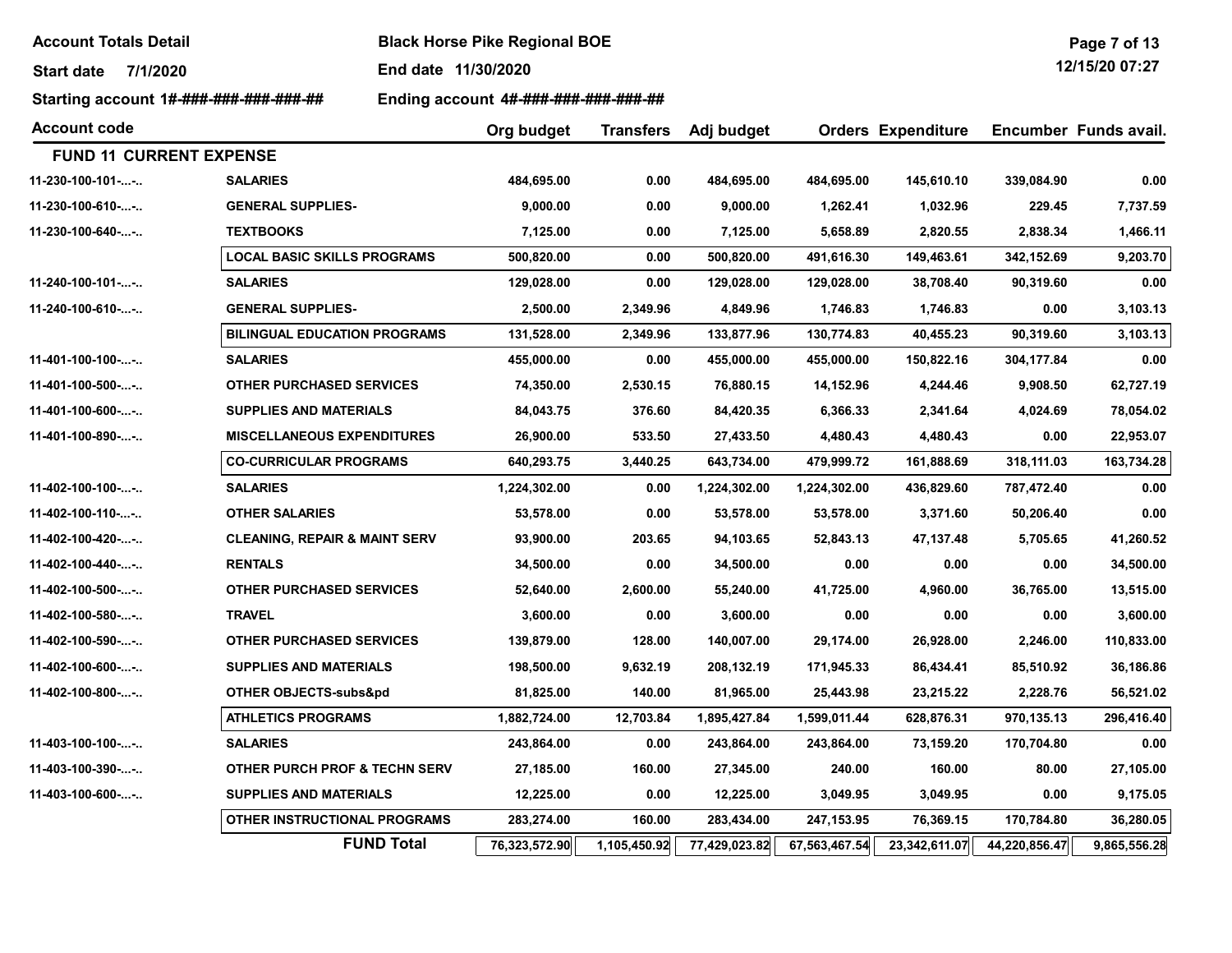| <b>Account Totals Detail</b> |  |
|------------------------------|--|
|------------------------------|--|

**Black Horse Pike Regional BOE** 

Start date 7/1/2020 End date 11/30/2020

Starting account 1#-###-###-###-###-### Ending account 4#-###-###-###-###-###

| <b>Account code</b>           |                                          | Org budget   | <b>Transfers</b> | Adj budget   |              | <b>Orders Expenditure</b> |            | Encumber Funds avail. |
|-------------------------------|------------------------------------------|--------------|------------------|--------------|--------------|---------------------------|------------|-----------------------|
| <b>FUND 12 CAPITAL OUTLAY</b> |                                          |              |                  |              |              |                           |            |                       |
| $12-000-252-732-$             | <b>NON-INSTRUCTIONAL EQUIPMENT</b>       | 142,600.00   | 0.00             | 142,600.00   | 142,600.00   | 98,092.70                 | 44,507.30  | 0.00                  |
| $12 - 000 - 260 - 732 - $     | <b>NON-INSTRUCTIONAL EQUIPMENT</b>       | 18,000.00    | 32,694.24        | 50,694.24    | 50,270.03    | 7,323.25                  | 42,946.78  | 424.21                |
|                               | <b>NON INSTRUCT EQUIPMENT</b>            | 160,600.00   | 32,694.24        | 193,294.24   | 192,870.03   | 105,415.95                | 87,454.08  | 424.21                |
| $12-000-270-732-$             | <b>NON-INSTRUCTIONAL EQUIPMENT</b>       | 0.00         | 135,087.30       | 135,087.30   | 135,087.30   | 0.00                      | 135,087.30 | 0.00                  |
| $12-000-400-334-$             | <b>ARCHITECTURAL/ENGINEERING</b>         | 100,000.00   | 26,835.00        | 126,835.00   | 53,127.15    | 36,377.15                 | 16,750.00  | 73,707.85             |
| 12-000-400-390--              | <b>OTHER PURCH PROF &amp; TECHN SERV</b> | 30,000.00    | 0.00             | 30,000.00    | 0.00         | 0.00                      | 0.00       | 30,000.00             |
| 12-000-400-450--              | <b>Construction costs</b>                | 1,595,656.00 | 883,107.00       | 2,478,763.00 | 898,857.00   | 762,144.86                | 136,712.14 | 1,579,906.00          |
| 12-000-400-600--              | <b>SUPPLIES AND MATERIALS</b>            | 95,200.00    | 30,284.10        | 125,484.10   | 39,240.45    | 33,143.60                 | 6,096.85   | 86,243.65             |
| $12-000-400-800-$             | <b>OTHER OBJECTS-subs&amp;pd</b>         | 17,447.00    | 0.00             | 17,447.00    | 0.00         | 0.00                      | 0.00       | 17,447.00             |
|                               | <b>CONSTRUCTION SERVICES</b>             | 1,838,303.00 | 1,075,313.40     | 2,913,616.40 | 1,126,311.90 | 831,665.61                | 294,646.29 | 1,787,304.50          |
| $12 - 140 - 100 - 730 - $     | <b>EQUIPMENT</b>                         | 446,500.00   | 0.00             | 446,500.00   | 100,596.93   | 93,694.61                 | 6,902.32   | 345,903.07            |
|                               | <b>INSTRUCTIONAL EQUIPMENT</b>           | 446,500.00   | 0.00             | 446,500.00   | 100,596.93   | 93,694.61                 | 6,902.32   | 345,903.07            |
|                               | <b>FUND Total</b>                        | 2,445,403.00 | 1,108,007.64     | 3,553,410.64 | 1,419,778.86 | 1,030,776.17              | 389,002.69 | 2,133,631.78          |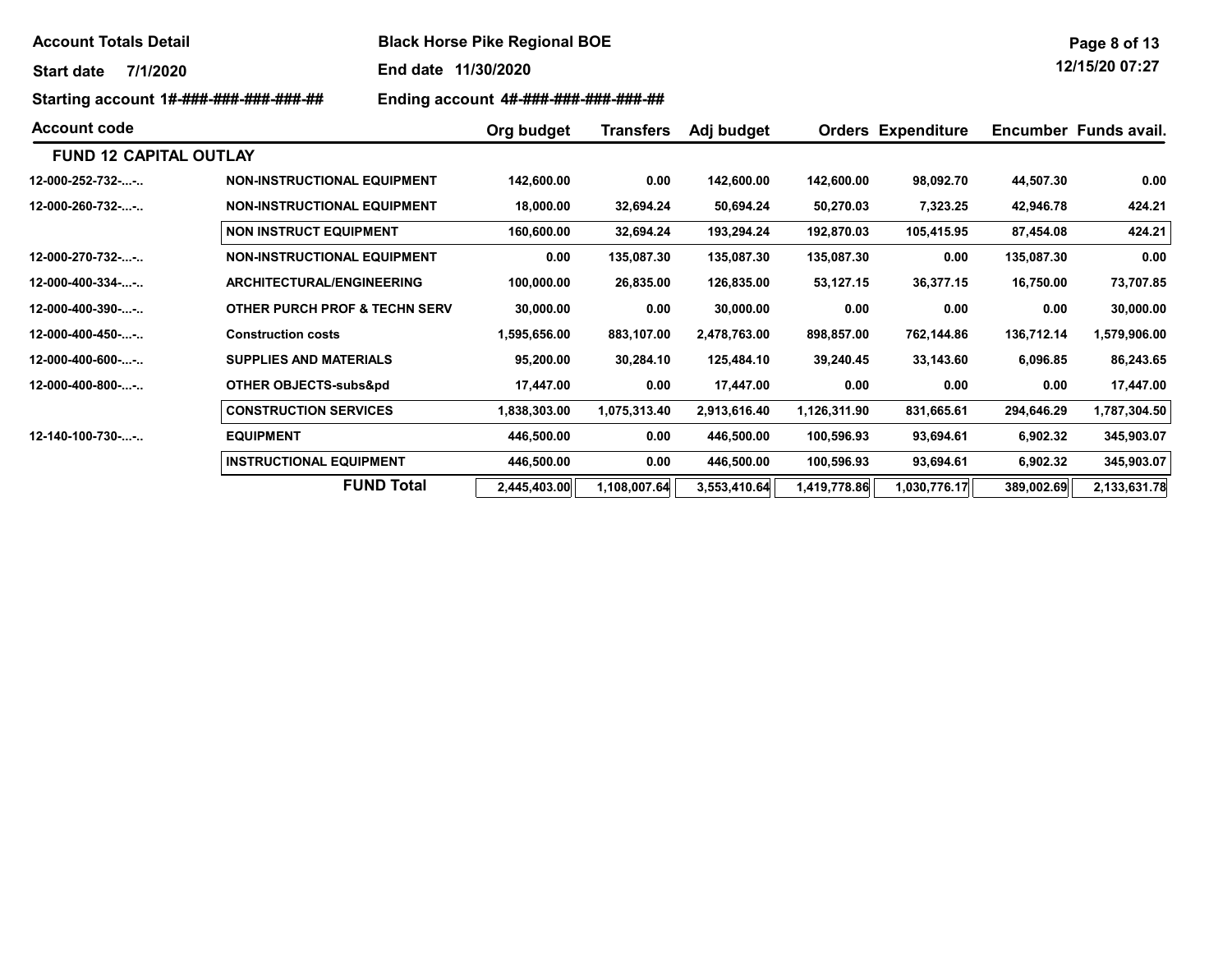| <b>Account Totals Detail</b>           |                                     | <b>Black Horse Pike Regional BOE</b> |                  |            |            |                           |           |                       |  |  |
|----------------------------------------|-------------------------------------|--------------------------------------|------------------|------------|------------|---------------------------|-----------|-----------------------|--|--|
| 7/1/2020<br><b>Start date</b>          |                                     | End date 11/30/2020                  |                  |            |            |                           |           | 12/15/20 07:27        |  |  |
| Starting account 1#-###-###-###-###-## |                                     | Ending account 4#-###-###-###-###-## |                  |            |            |                           |           |                       |  |  |
| <b>Account code</b>                    |                                     | Org budget                           | <b>Transfers</b> | Adj budget |            | <b>Orders Expenditure</b> |           | Encumber Funds avail. |  |  |
| <b>FUND 13 SPECIAL SCHOOLS</b>         |                                     |                                      |                  |            |            |                           |           |                       |  |  |
|                                        | <b>SALARIES</b>                     | 110,000.00                           | 0.00             | 110,000.00 | 110,000.00 | 39,726.90                 | 70,273.10 | 0.00                  |  |  |
| 13-209-100-106--                       | OTHER SALARIES FOR INSTRUCT         | 36,200.00                            | 0.00             | 36,200.00  | 36,200.00  | 9,574.40                  | 26,625.60 | 0.00                  |  |  |
| 13-209-100-320--                       | <b>PURCH PROF</b>                   | 78,010.00                            | 0.00             | 78,010.00  | 40,000.00  | 0.00                      | 40,000.00 | 38,010.00             |  |  |
| 13-209-100-441--                       | <b>RENTAL OF LAND AND BUILDINGS</b> | 0.00                                 | 120.000.00       | 120,000.00 | 120,000.00 | 40,664.00                 | 79,336.00 | 0.00                  |  |  |
| 13-209-100-610--                       | <b>GENERAL SUPPLIES-</b>            | 20,000.00                            | 0.00             | 20,000.00  | 15,398.17  | 13,175.85                 | 2,222.32  | 4,601.83              |  |  |
| 13-209-100-640--                       | <b>TEXTBOOKS</b>                    | 181,992.00                           | (120,000.00)     | 61,992.00  | 0.00       | 0.00                      | 0.00      | 61,992.00             |  |  |

SPECIAL ED - ALT SCHOOL 426,202.00 0.00 426,202.00 321,598.17 103,141.15 218,457.02 104,603.83

FUND Total  $\boxed{426,202.00}$  0.00 426,202.00 321,598.17 103,141.15 218,457.02 104,603.83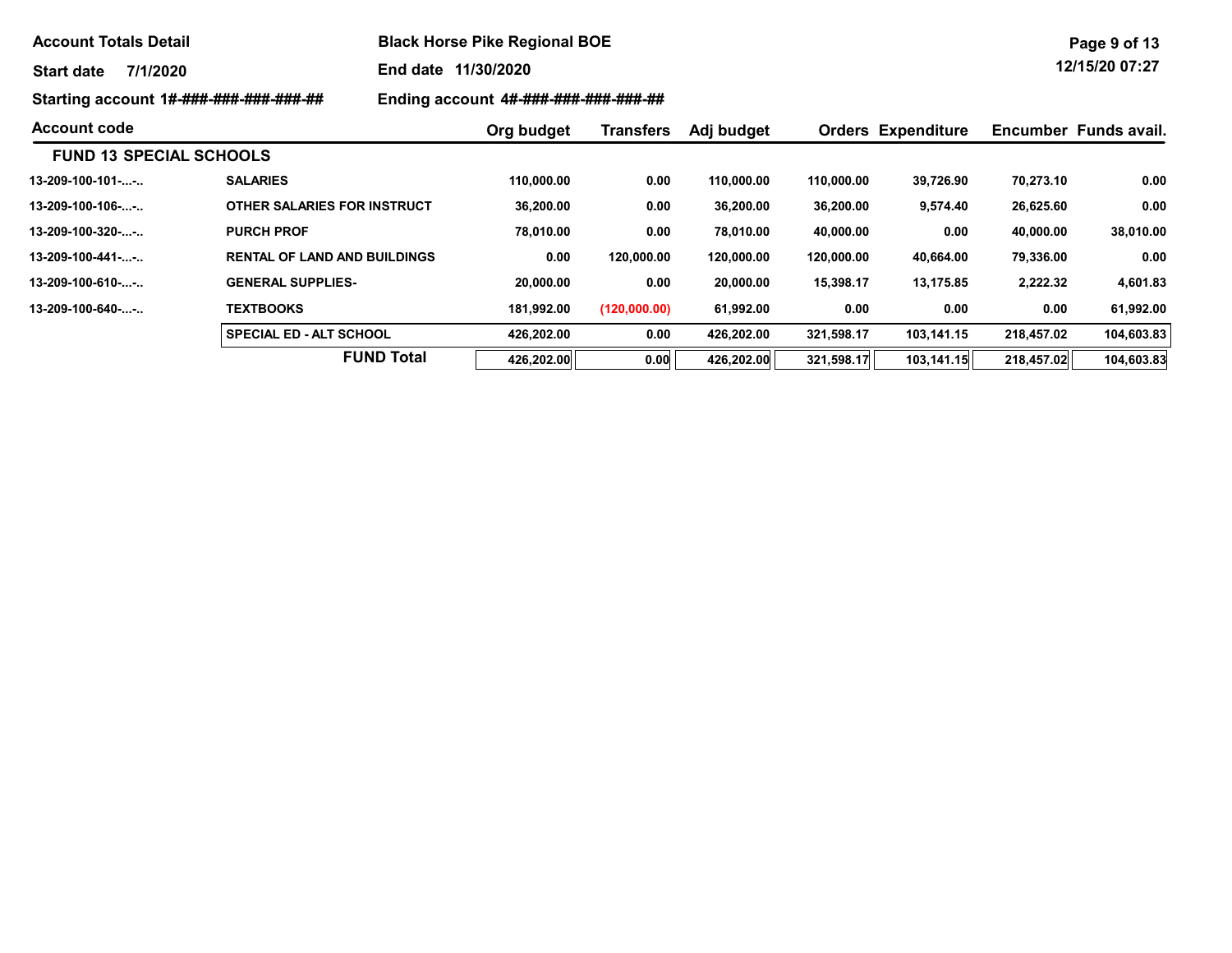Start date 7/1/2020 End date 11/30/2020

Starting account 1#-###-###-###-###-### Finding account 4#-###-###-###-###-###-##

Account code Adj budget Orders Expenditure Encumber Funds avail. Org budget Transfers FUND 20 SPECIAL REVENUE FUNDS 20-199-200-600-...-.. SUPPLIES AND MATERIALS 0.00 19,168.02 19,168.02 19,168.02 12,421.72 6,746.30 0.00 INSTRUCTIONAL SUPPLEMENTAL AID 0.00 19,168.02 19,168.02 19,168.02 12,421.72 6,746.30 0.00 20-231-100-101-...-.. SALARIES 539,664.00 (172,288.00) 367,376.00 356,789.00 106,221.75 250,567.25 10,587.00 20-231-100-601-...-.. ELL incentive supplies 0.00 26,964.00 26,964.00 406.49 406.49 0.00 26,557.51 20-231-200-100-...-.. SALARIES 0.00 3,675.00 3,675.00 3,675.00 1,837.50 1,837.50 0.00 20-231-200-220-...-.. fica/benefits 0.00 101,632.00 101,632.00 8,781.00 1,877.77 6,903.23 92,851.00 20-231-200-501-...-.. English Enhance Transportation 0.00 17,000.00 17,000.00 17,000.00 0.00 17,000.00 0.00 20-231-400-731-...-.. INSTRUCTIONAL EQUIPMENT 0.00 43,820.00 43,820.00 0.00 0.00 0.00 43,820.00 TOTAL TITLE I 539,664.00 20,803.00 560,467.00 386,651.49 110,343.51 276,307.98 173,815.51 20-232-100-100-...-.. SALARIES 0.00 25,571.00 25,571.00 0.00 0.00 0.00 25,571.00 20-232-100-600-...-.. SUPPLIES AND MATERIALS 0.00 1,501.00 1,501.00 0.00 0.00 0.00 1,501.00 20-232-200-200-...-.. fica - EMPLOYEE BENEFIT 0.00 10,228.00 10,228.00 0.00 0.00 0.00 10,228.00 20-232-400-731-...-.. INSTRUCTIONAL EQUIPMENT 0.00 3,000.00 3,000.00 0.00 0.00 0.00 3,000.00 TITLE IA - SIA 0.00 40,300.00 40,300.00 0.00 0.00 0.00 40,300.00 20-233-100-100-...-.. SALARIES 0.00 44,541.00 44,541.00 44,541.00 5,176.50 39,364.50 0.00 20-233-200-200-...-.. fica - EMPLOYEE BENEFIT 0.00 17,817.00 17,817.00 0.00 0.00 0.00 17,817.00 20-234-100-100-...-.. SALARIES 0.00 6,525.00 6,525.00 0.00 0.00 0.00 6,525.00 20-234-100-600-...-.. SUPPLIES AND MATERIALS 0.00 10,743.00 10,743.00 9,575.33 9,575.33 0.00 1,167.67 20-234-200-200-...-.. fica - EMPLOYEE BENEFIT 0.00 499.07 499.07 0.00 0.00 0.00 499.07 TOTAL TITLE I CARRYOVER 0.00 80,125.07 80,125.07 54,116.33 14,751.83 39,364.50 26,008.74 20-235-100-100-...-.. SALARIES 0.00 35,190.75 35,190.75 0.00 0.00 0.00 35,190.75 20-235-100-600-...-.. SUPPLIES AND MATERIALS 0.00 1,858.00 1,858.00 0.00 0.00 0.00 1,858.00 20-235-200-200-...-.. fica - EMPLOYEE BENEFIT 0.00 2,692.72 2,692.72 0.00 0.00 0.00 2,692.72 TOTAL TITLE I PR YR CARRYOVER 0.00 39,741.47 39,741.47 0.00 0.00 0.00 39,741.47 20-238-100-101-...-.. SALARIES 0.00 35,440.34 35,440.34 21,307.35 21,307.35 0.00 14,132.99 20-238-100-601-...-.. ELL incentive supplies 0.00 69,922.34 69,922.34 14,933.90 14,933.90 0.00 54,988.44 20-238-200-220-...-.. fica/benefits 0.00 64,841.52 64,841.52 64,668.33 64,668.33 0.00 173.19

20-238-200-600-...-.. SUPPLIES AND MATERIALS 0.00 39,453.73 39,453.73 268.73 268.73 0.00 39,185.00

TOTAL TITLE I PRIOR YEAR 0.00 209,657.93 209,657.93 101,178.31 101,178.31 0.00 108,479.62

Page 10 of 13 12/15/20 07:27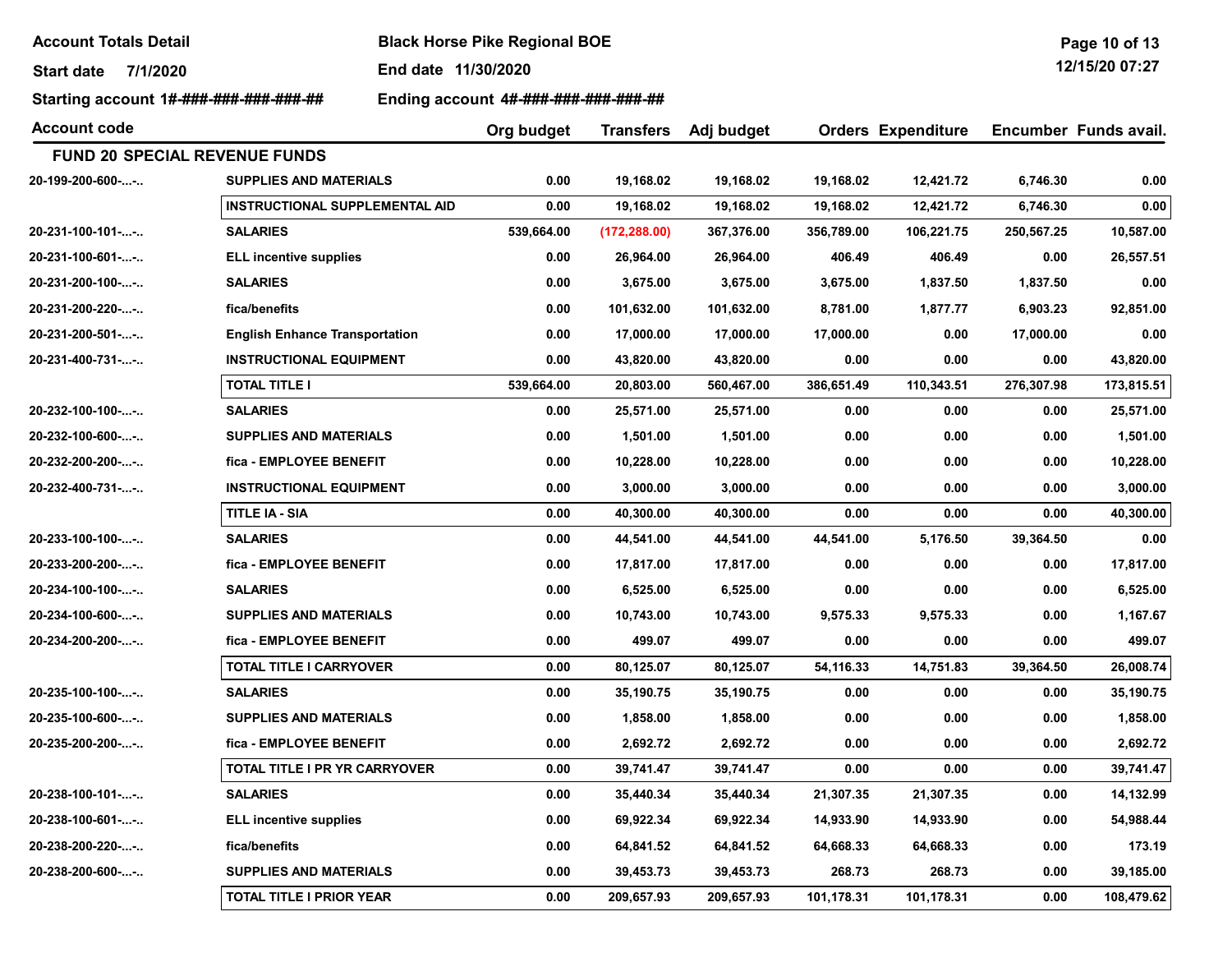Start date 7/1/2020 End date 11/30/2020

Starting account 1#-###-###-###-###-## Ending account 4#-###-###-###-###-##

| Account code     |                                        | Org budget | <b>Transfers</b> | Adj budget |            | <b>Orders Expenditure</b> |            | Encumber Funds avail. |
|------------------|----------------------------------------|------------|------------------|------------|------------|---------------------------|------------|-----------------------|
|                  | <b>FUND 20 SPECIAL REVENUE FUNDS</b>   |            |                  |            |            |                           |            |                       |
| 20-241-100-600-- | <b>SUPPLIES AND MATERIALS</b>          | 17,245.00  | (17, 245.00)     | 0.00       | 0.00       | 0.00                      | 0.00       | 0.00                  |
|                  | TITLE III                              | 17,245.00  | (17, 245.00)     | 0.00       | 0.00       | 0.00                      | 0.00       | 0.00                  |
| 20-243-100-100-- | <b>SALARIES</b>                        | 0.00       | 1,565.00         | 1,565.00   | 0.00       | 0.00                      | 0.00       | 1,565.00              |
| 20-243-100-600-- | <b>SUPPLIES AND MATERIALS</b>          | 0.00       | 1,336.75         | 1,336.75   | 446.07     | 446.07                    | 0.00       | 890.68                |
| 20-243-200-220-- | fica/benefits                          | 0.00       | 196.22           | 196.22     | 0.00       | 0.00                      | 0.00       | 196.22                |
| 20-243-200-600-- | <b>SUPPLIES AND MATERIALS</b>          | 0.00       | 2,000.00         | 2,000.00   | 954.53     | 954.53                    | 0.00       | 1,045.47              |
|                  | PRIOR YR TITLE III IMM SUMMER          | 0.00       | 5,097.97         | 5,097.97   | 1,400.60   | 1,400.60                  | 0.00       | 3,697.37              |
| 20-244-100-100-- | <b>SALARIES</b>                        | 0.00       | 7,500.00         | 7,500.00   | 0.00       | 0.00                      | 0.00       | 7,500.00              |
| 20-244-100-600-- | <b>SUPPLIES AND MATERIALS</b>          | 0.00       | 411.00           | 411.00     | 0.00       | 0.00                      | 0.00       | 411.00                |
| 20-244-200-220-- | fica/benefits                          | 0.00       | 574.00           | 574.00     | 0.00       | 0.00                      | 0.00       | 574.00                |
| 20-244-200-600-- | <b>SUPPLIES AND MATERIALS</b>          | 0.00       | 400.00           | 400.00     | 0.00       | 0.00                      | 0.00       | 400.00                |
|                  | <b>TITLE III IMM</b>                   | 0.00       | 8,885.00         | 8,885.00   | 0.00       | 0.00                      | 0.00       | 8,885.00              |
| 20-245-100-600-- | <b>SUPPLIES AND MATERIALS</b>          | 0.00       | 1,752.00         | 1,752.00   | 161.50     | 161.50                    | 0.00       | 1,590.50              |
| 20-245-200-100-- | <b>SALARIES</b>                        | 0.00       | 517.50           | 517.50     | 0.00       | 0.00                      | 0.00       | 517.50                |
| 20-245-200-200-- | fica - EMPLOYEE BENEFIT                | 0.00       | 39.59            | 39.59      | 0.00       | 0.00                      | 0.00       | 39.59                 |
| 20-250-000-000-- | Club                                   | 711,624.00 | (711, 624.00)    | 0.00       | 0.00       | 0.00                      | 0.00       | 0.00                  |
| 20-250-100-100-- | <b>SALARIES</b>                        | 0.00       | 104,999.17       | 104,999.17 | 92,961.65  | 56,161.65                 | 36,800.00  | 12,037.52             |
| 20-250-100-560-- | <b>TUITION</b>                         | 0.00       | 774,260.83       | 774,260.83 | 723,551.43 | 299,308.74                | 424,242.69 | 50,709.40             |
| 20-250-100-600-- | <b>SUPPLIES AND MATERIALS</b>          | 0.00       | 20,000.00        | 20,000.00  | 20,000.00  | 0.00                      | 20,000.00  | 0.00                  |
| 20-250-200-200-- | fica - EMPLOYEE BENEFIT                | 0.00       | 8,032.00         | 8,032.00   | 8,032.00   | 4,296.38                  | 3,735.62   | 0.00                  |
| 20-250-200-300-- | <b>PURCH PROF &amp; TECHN SERVICES</b> | 0.00       | 29,000.00        | 29,000.00  | 12,870.00  | 12,870.00                 | 0.00       | 16,130.00             |
| 20-250-200-600-- | <b>SUPPLIES AND MATERIALS</b>          | 0.00       | 29,461.00        | 29,461.00  | 21,364.08  | 796.00                    | 20,568.08  | 8,096.92              |
| 20-250-400-731-- | <b>INSTRUCTIONAL EQUIPMENT</b>         | 0.00       | 18,000.00        | 18,000.00  | 17,994.00  | 0.00                      | 17,994.00  | 6.00                  |
|                  | TOTAL IDEA PART B (FT) - BASIC         | 711,624.00 | 274,438.09       | 986,062.09 | 896,934.66 | 373,594.27                | 523,340.39 | 89,127.43             |
| 20-251-100-100-- | <b>SALARIES</b>                        | 0.00       | 12,038.35        | 12,038.35  | 12,038.35  | 12,038.35                 | 0.00       | 0.00                  |
| 20-251-200-200-- | fica - EMPLOYEE BENEFIT                | 0.00       | 920.92           | 920.92     | 920.92     | 920.92                    | 0.00       | 0.00                  |
| 20-251-200-600-- | <b>SUPPLIES AND MATERIALS</b>          | 0.00       | 410.00           | 410.00     | 410.00     | 410.00                    | 0.00       | 0.00                  |
|                  | TOTAL IDEA PART B (FT) CARRY           | 0.00       | 13,369.27        | 13,369.27  | 13,369.27  | 13,369.27                 | 0.00       | 0.00                  |
| 20-270-000-000-- | Club                                   | 102,868.00 | (102, 868.00)    | 0.00       | 0.00       | 0.00                      | 0.00       | 0.00                  |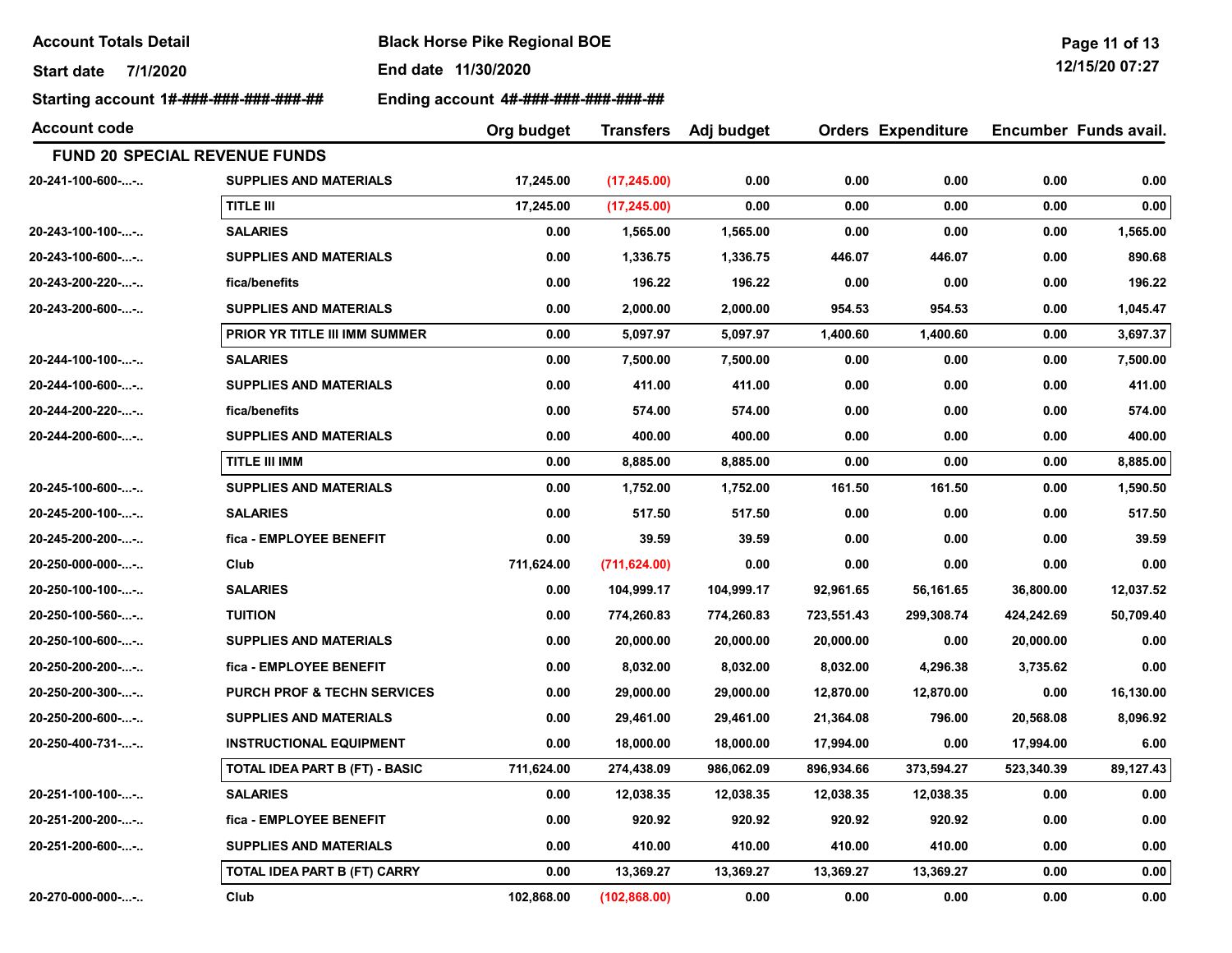Start date 7/1/2020 End date 11/30/2020

Starting account 1#-###-###-###-###-## Ending account 4#-###-###-###-###-###

| <b>Account code</b>            |                                        | Org budget | <b>Transfers</b> | Adj budget |            | <b>Orders Expenditure</b> |           | Encumber Funds avail. |
|--------------------------------|----------------------------------------|------------|------------------|------------|------------|---------------------------|-----------|-----------------------|
|                                | <b>FUND 20 SPECIAL REVENUE FUNDS</b>   |            |                  |            |            |                           |           |                       |
| 20-270-200-100--               | <b>SALARIES</b>                        | 0.00       | 56,000.00        | 56,000.00  | 20,700.00  | 1,687.50                  | 19,012.50 | 35,300.00             |
| 20-270-200-220--               | fica/benefits                          | 0.00       | 4,284.00         | 4,284.00   | 1,500.00   | 129.09                    | 1,370.91  | 2,784.00              |
| 20-270-200-300--               | <b>PURCH PROF &amp; TECHN SERVICES</b> | 0.00       | 51,000.00        | 51,000.00  | 34,500.00  | 0.00                      | 34,500.00 | 16,500.00             |
| 20-270-200-610--               | <b>GENERAL SUPPLIES-</b>               | 0.00       | 10,000.00        | 10,000.00  | 10,000.00  | 7,029.91                  | 2,970.09  | 0.00                  |
|                                | TOTAL TITLE II PART A                  | 102,868.00 | 18,416.00        | 121,284.00 | 66,700.00  | 8,846.50                  | 57,853.50 | 54,584.00             |
| 20-272-200-100--               | <b>SALARIES</b>                        | 0.00       | 23,655.00        | 23,655.00  | 0.00       | 0.00                      | 0.00      | 23,655.00             |
| 20-272-200-220--               | fica/benefits                          | 0.00       | 1,809.54         | 1,809.54   | 0.00       | 0.00                      | 0.00      | 1,809.54              |
| 20-272-200-300--               | <b>PURCH PROF &amp; TECHN SERVICES</b> | 0.00       | 16,009.84        | 16,009.84  | 0.00       | 0.00                      | 0.00      | 16,009.84             |
|                                | <b>TOTAL TITLE II PRIOR YEAR</b>       | 0.00       | 41,474.38        | 41,474.38  | 0.00       | 0.00                      | 0.00      | 41,474.38             |
| 20-280-000-000--               | Club                                   | 29,139.00  | (29, 139.00)     | 0.00       | 0.00       | 0.00                      | 0.00      | 0.00                  |
| 20-280-100-600--               | <b>SUPPLIES AND MATERIALS</b>          | 0.00       | 8,233.00         | 8,233.00   | 0.00       | 0.00                      | 0.00      | 8,233.00              |
| $20 - 280 - 200 - 104 - \dots$ | <b>SALARIES OF OTHER PROF STAFF</b>    | 0.00       | 29,447.00        | 29,447.00  | 29,447.00  | 1,811.00                  | 27,636.00 | 0.00                  |
| 20-280-200-200--               | fica - EMPLOYEE BENEFIT                | 0.00       | 2,252.00         | 2,252.00   | 2,252.00   | 138.54                    | 2,113.46  | 0.00                  |
| 20-280-200-600--               | <b>SUPPLIES AND MATERIALS</b>          | 0.00       | 1,235.00         | 1,235.00   | 0.00       | 0.00                      | 0.00      | 1,235.00              |
|                                | <b>TOTAL TITLE IV</b>                  | 29,139.00  | 12,028.00        | 41,167.00  | 31,699.00  | 1,949.54                  | 29,749.46 | 9,468.00              |
| 20-281-100-600--               | <b>SUPPLIES AND MATERIALS</b>          | 0.00       | 8,467.84         | 8,467.84   | 0.00       | 0.00                      | 0.00      | 8,467.84              |
| 20-281-200-200--               | fica - EMPLOYEE BENEFIT                | 0.00       | 8,943.16         | 8,943.16   | 8,943.16   | 8,943.16                  | 0.00      | 0.00                  |
| 20-281-200-600--               | <b>SUPPLIES AND MATERIALS</b>          | 0.00       | 1,307.00         | 1,307.00   | 0.00       | 0.00                      | 0.00      | 1,307.00              |
|                                | PRIOR YEAR TITLE IV                    | 0.00       | 18,718.00        | 18,718.00  | 8,943.16   | 8,943.16                  | 0.00      | 9,774.84              |
| 20-364-000-000--               | Club                                   | 21,694.00  | (21,694.00)      | 0.00       | 0.00       | 0.00                      | 0.00      | 0.00                  |
| 20-364-100-300--               | <b>PURCH PROF &amp; TECHN SERVICES</b> | 0.00       | 2,730.00         | 2,730.00   | 0.00       | 0.00                      | 0.00      | 2,730.00              |
| 20-364-100-600--               | <b>SUPPLIES AND MATERIALS</b>          | 0.00       | 4,509.00         | 4,509.00   | 0.00       | 0.00                      | 0.00      | 4,509.00              |
| 20-364-200-101--               | <b>SALARIES</b>                        | 0.00       | 9,650.00         | 9,650.00   | 0.00       | 0.00                      | 0.00      | 9,650.00              |
| 20-364-200-200--               | fica - EMPLOYEE BENEFIT                | 0.00       | 738.00           | 738.00     | 0.00       | 0.00                      | 0.00      | 738.00                |
| 20-364-200-300--               | <b>PURCH PROF &amp; TECHN SERVICES</b> | 0.00       | 3,000.00         | 3,000.00   | 0.00       | 0.00                      | 0.00      | 3,000.00              |
| 20-364-200-500--               | OTHER PURCHASED SERVICES               | 0.00       | 941.00           | 941.00     | 0.00       | 0.00                      | 0.00      | 941.00                |
| 20-364-200-580--               | <b>TRAVEL</b>                          | 0.00       | 975.00           | 975.00     | 0.00       | 0.00                      | 0.00      | 975.00                |
|                                | <b>TOTAL PERKINS GRANT</b>             | 21,694.00  | 849.00           | 22,543.00  | 0.00       | 0.00                      | 0.00      | 22,543.00             |
| 20-477-100-600--               | <b>SUPPLIES AND MATERIALS</b>          | 0.00       | 141,700.00       | 141,700.00 | 104,750.94 | 104,525.36                | 225.58    | 36,949.06             |

Page 12 of 13 12/15/20 07:27